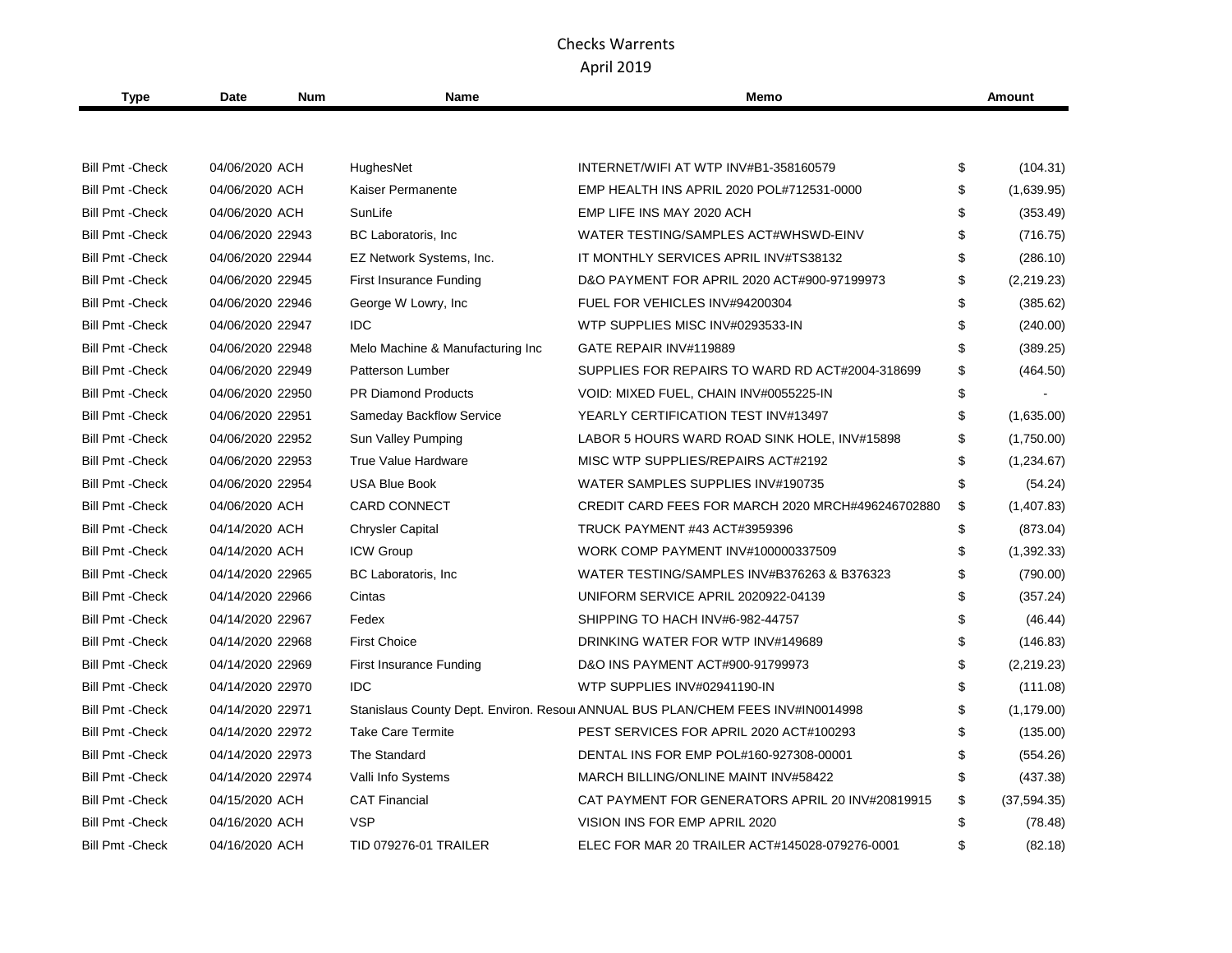# Checks Warrents

#### April 2019

| Bill Pmt - Check        | 04/16/2020 ACH   | TID 079290-01 PS#1                  | ELEC FOR MAR 20 PS#1 ACT#145028-079290-0001                                     | \$ | (2,945.67)  |
|-------------------------|------------------|-------------------------------------|---------------------------------------------------------------------------------|----|-------------|
| <b>Bill Pmt - Check</b> | 04/16/2020 ACH   | TID 079736-01 PS#2                  | ELEC FOR MAR 20 PS#2 ACT#145028-079736-0001                                     | S  | (2, 147.43) |
| <b>Bill Pmt - Check</b> | 04/16/2020 ACH   | TID 079897-01 PS#4                  | ELEC FOR MAR 20 PS#4 ACT#145028-079897-0001                                     | \$ | (2, 117.65) |
| <b>Bill Pmt - Check</b> | 04/16/2020 ACH   | TID 079952-01 PS#3                  | ELEC FOR MAR 20 PS#3 ACT#145028-079952-0001                                     | \$ | (2, 567.94) |
| <b>Bill Pmt - Check</b> | 04/16/2020 ACH   |                                     | TID 083142-01 EMERG COMM SYSTEN ELEC FOR MAR 20 EMRG COM ACT#145028-083142-0001 | \$ | (25.71)     |
| <b>Bill Pmt - Check</b> | 04/16/2020 ACH   | TID 083327-01 LAB                   | ELEC FOR MAR 20 WTP LAB ACT#145028-083327-0001                                  | \$ | (2,900.82)  |
| <b>Bill Pmt - Check</b> | 04/16/2020 ACH   | TID 083327-02 WTP                   | ELEC FOR MAR 20 WTP ACT#145028-083327-0002                                      | \$ | (143.39)    |
| <b>Bill Pmt - Check</b> | 04/16/2020 ACH   | TID 094672-01 TANK/LIGHTS           | ELEC FOR MAR 20 TANK/LIGHTS ACT#145028-094672-0001                              | \$ | (2,506.55)  |
| <b>Bill Pmt - Check</b> | 04/16/2020 ACH   | TID 095781-02 FLOW METER            | ELEC FOR MAR 20 FLOW METER ACT#145028-095781-0002                               | \$ | (22.39)     |
| <b>Bill Pmt - Check</b> | 04/16/2020 ACH   | Wells Fargo (Bank Fees)             | <b>BANK SERVICE FEES FOR MARCH 2020</b>                                         | \$ | (153.81)    |
| <b>Bill Pmt - Check</b> | 04/17/2020 ACH   | uAttend                             | TIME CLOCK MAINT FOR APRIL 2020 PAYID# 1233164                                  | \$ | (42.07)     |
| <b>Bill Pmt - Check</b> | 04/27/2020 22980 | <b>Blue Shield of CA</b>            | HEALTH INS FOR EMP POL#W00128971000                                             | \$ | (4,046.36)  |
| <b>Bill Pmt - Check</b> | 04/27/2020 22981 | <b>Brenntag</b>                     | CHEMICALS FOR WTP INV#BPI38044                                                  | \$ | (524.72)    |
| <b>Bill Pmt - Check</b> | 04/27/2020 22982 | <b>BSK Labs</b>                     | WATER TESTING/SAMPLES ACT#Weste1200                                             | \$ | (1,755.00)  |
| <b>Bill Pmt - Check</b> | 04/27/2020 22983 | <b>CB Merchant Services</b>         | COLLECTIONS SERVICES INV#10230000056                                            | \$ | (48.00)     |
| <b>Bill Pmt - Check</b> | 04/27/2020 22984 | Cintas                              | UNIFORM SERVICE APRIL 2020 922-04139                                            | \$ | (531.86)    |
| <b>Bill Pmt - Check</b> | 04/27/2020 22985 | Fedex                               | SHIPPING PARTS TO HACH ACT#4669-3248-5                                          |    | (83.32)     |
| <b>Bill Pmt - Check</b> | 04/27/2020 22986 | <b>Frontier Communications 1416</b> | TELEPHONE/SCADA FOR MARCH 20 ACT#209892-1416-101111 \$                          |    | (771.13)    |
| <b>Bill Pmt - Check</b> | 04/27/2020 22987 | <b>Frontier Communications 6017</b> | TELEPHONE WTP OFFICE ACT#209895-6017-031008-8                                   | \$ | (118.38)    |
| <b>Bill Pmt - Check</b> | 04/27/2020 22988 | <b>Frontier Communications 9493</b> | TELEPHONE CUST SERV OFFICE ACT#209895-9493-031008-8                             | \$ | (164.63)    |
| <b>Bill Pmt - Check</b> | 04/27/2020 22989 | George W Lowry, Inc.                | FUEL FOR VEHICLES INV#94200401 & 94200402                                       | S  | (396.58)    |
| <b>Bill Pmt - Check</b> | 04/27/2020 22990 | IDC.                                | WTP SUPPLIES PIPE, BATTERIES INV#0295001-IN                                     | \$ | (287.56)    |
| <b>Bill Pmt - Check</b> | 04/27/2020 22991 | <b>United Rentals</b>               | FINAL INV FOR ROAD PLATE PICK UP INV#179547242-002                              | \$ | (359.90)    |
| <b>Bill Pmt - Check</b> | 04/27/2020 22992 | <b>Verizon Wireless</b>             | CELL PHONE SERVICES INV#9852186229                                              | \$ | (327.45)    |
| <b>Bill Pmt - Check</b> | 04/28/2020 23000 | <b>BSK Labs</b>                     | WATER TESTING/SAMPLES ACT#Weste1200                                             | \$ | (1,325.00)  |
| <b>Bill Pmt - Check</b> | 04/28/2020 23001 | EZ Network Systems, Inc.            | NETWORK SERVICE FOR MAY 2020 INV#TS38219                                        | S  | (286.10)    |
| <b>Bill Pmt - Check</b> | 04/28/2020 23002 | Fedex                               | SHIPPING TO HACH INV#7-000-30197                                                |    | (46.22)     |
| <b>Bill Pmt - Check</b> | 04/28/2020 23003 | George W Lowry, Inc.                | FUEL VEHICLES / BULK INV#50019395 & 94200403                                    | \$ | (1,293.42)  |
| <b>Bill Pmt - Check</b> | 04/28/2020 23004 | Grainger                            | DRILL SETS /BITS FOR MAINT INV#9504100943                                       | \$ | (107.24)    |
| <b>Bill Pmt - Check</b> | 04/28/2020 23005 | <b>Greer Auto Parts</b>             | REPAIRS/SUPPLIES WTP INV#308825 & 308862                                        | \$ | (109.63)    |
| <b>Bill Pmt - Check</b> | 04/28/2020 23006 | Imavex                              | WEBSITE MONTHLY HOSTING INV#7b4d6b                                              |    | (129.00)    |
| <b>Bill Pmt - Check</b> | 04/28/2020 23007 | Kimball Midwest Dept. L-2780        | WTP SUPPLIES ANTISEPTIC TOWELS INV#7900981                                      | \$ | (21.73)     |
| <b>Bill Pmt - Check</b> | 04/28/2020 23008 | Turlock chrysler Jeep Dodge         | VEHICLE REPAIRS INV#88531                                                       |    | (214.45)    |
| <b>Bill Pmt - Check</b> | 04/28/2020 23009 | <b>USA Blue Book</b>                | VINYL WINDSTOCK FOR WTP INV#220527                                              | \$ | (82.47)     |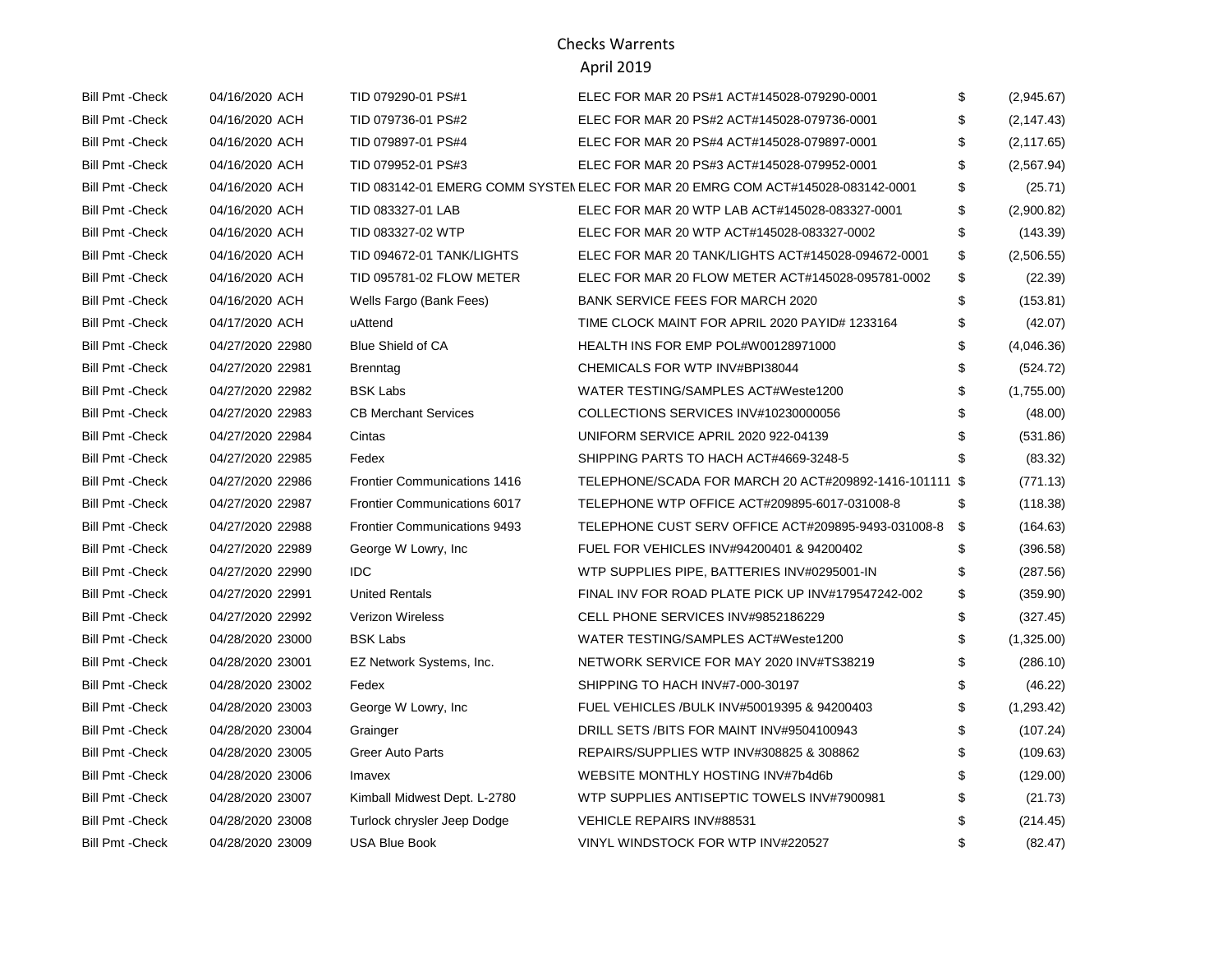| <b>Bill Pmt - Check</b> | 04/28/2020 23010 | <b>Valley Tire Sales</b>            | TIRES FOR TRAILER #2 INV#43217                         | \$ | (250.07)      |
|-------------------------|------------------|-------------------------------------|--------------------------------------------------------|----|---------------|
| <b>Bill Pmt - Check</b> | 04/30/2020 22993 | Condor Earth Technologies, Inc.     | ENG PROJECT FEES RMP UPDATE, INV#82117                 | S  | (506.25)      |
| <b>Bill Pmt - Check</b> | 04/30/2020 22994 | <b>Far West Laboratories</b>        | WATER TESTING/SAMPLES INV#96113                        | \$ | (420.00)      |
| <b>Bill Pmt - Check</b> | 04/30/2020 22995 | <b>Frontier Communications 7651</b> | TELEPHONE/SCADA FOR WTP ACT#209892-7651-010108-8       | \$ | (1, 811.37)   |
| <b>Bill Pmt - Check</b> | 04/30/2020 22996 | Griffith & Masuda                   | ATTORNEY FEES FOR MARCH 2020 INV#3429                  | \$ | (5,859.00)    |
| <b>Bill Pmt - Check</b> | 04/30/2020 22997 | Kimball Midwest Dept. L-2780        | REPAIRS/MAINT PS INV#7880237                           | \$ | (748.04)      |
| <b>Bill Pmt - Check</b> | 04/30/2020 22998 | <b>Smile Business Products</b>      | COPY MACHINE LEASE INV#850933 & 850934                 | \$ | (557.72)      |
| <b>Bill Pmt - Check</b> | 04/30/2020 22999 | <b>USA Blue Book</b>                | GLOVES FOR WATER TESTING INV#200427                    | \$ | (232.98)      |
| <b>Bill Pmt - Check</b> | 04/30/2020 ACH   | <b>Chrysler Capital</b>             | TRUCK PAYMENT #43 ACT#7805194                          | \$ | (793.25)      |
| <b>Bill Pmt - Check</b> | 04/30/2020 ACH   | <b>Chrysler Capital</b>             | TRUCK PAYMENT #43 ACT#7792947                          | \$ | (999.93)      |
| Check                   | 04/06/2020 22955 | Ron Demmers                         | REIMB FOR CAMERAS PURCHASED AT WAL MART                | \$ | (410.48)      |
| Check                   | 04/06/2020 22956 | Jasminder Atwal                     | DEPOSIT REFUND ACT1938OW 9369 VINTNER CIR              | \$ | (203.89)      |
| Check                   | 04/06/2020 22957 | jose Arroyo-Becerra                 | DEPOSIT REFUND ON ACT 2391-OW 21220 GRAPEVINE          | \$ | (194.44)      |
| Check                   | 04/06/2020 22958 | Gordon Bigger                       | DEPOSIT REFUND ON ACT 2396 9096 GOLF CANYON DR         | \$ | (156.53)      |
| Check                   | 04/06/2020 22959 | Amelia Wong                         | DEPOSIT REFUND ON ACT 1953-OW 9330 VINTNER CIR         | \$ | (47.40)       |
| Check                   | 04/06/2020 22960 | Dennis Brownfield                   | DEPOSIT REFUND ON ACT 1593-OW 9549 SARAZEN CT          | \$ | (79.80)       |
| Check                   | 04/07/2020 22961 | Dennis Brownfield                   | REPLACE REFUND CK FROM 6/3/19 CK#22295 ACT#1828OW D \$ |    | (300.00)      |
| Check                   | 04/17/2020 22975 | Petty Cash                          | PETTY CASH, RECEIPTS ATTACHED                          | \$ | (349.83)      |
| Check                   | 04/27/2020 22979 | Petty Cash                          | Petty Cash for Office, receipts attached               | \$ | (427.80)      |
|                         |                  |                                     |                                                        | \$ | (101, 830.14) |
| Deposit                 | 04/01/2020       |                                     | Deposit                                                | \$ | 3,320.42      |
| Deposit                 | 04/02/2020       |                                     | Deposit                                                | \$ | 1,507.13      |
| Deposit                 | 04/02/2020       |                                     | Deposit                                                | \$ | 1,097.39      |
| Deposit                 | 04/03/2020       |                                     | Deposit                                                | \$ | 100.00        |
| Deposit                 | 04/03/2020       |                                     | Deposit                                                | \$ | 704.16        |
| Deposit                 | 04/06/2020       |                                     | Deposit                                                | \$ | 200.00        |
| Deposit                 | 04/06/2020       |                                     | Deposit                                                | \$ | 1,170.86      |
| Deposit                 | 04/06/2020       |                                     | Deposit                                                | \$ | 1,070.30      |
| Deposit                 | 04/06/2020       |                                     | Deposit                                                | \$ | 685.32        |
| Deposit                 | 04/06/2020       |                                     | Deposit                                                | \$ | 2,516.38      |
| Deposit                 | 04/07/2020       |                                     | Deposit                                                | \$ | 552.95        |
| Deposit                 | 04/07/2020       |                                     | Deposit                                                | \$ | 2,353.77      |
| Deposit                 | 04/08/2020       |                                     | Deposit                                                | \$ | 2,185.63      |
| Deposit                 | 04/08/2020       |                                     | Deposit                                                | \$ | 978.48        |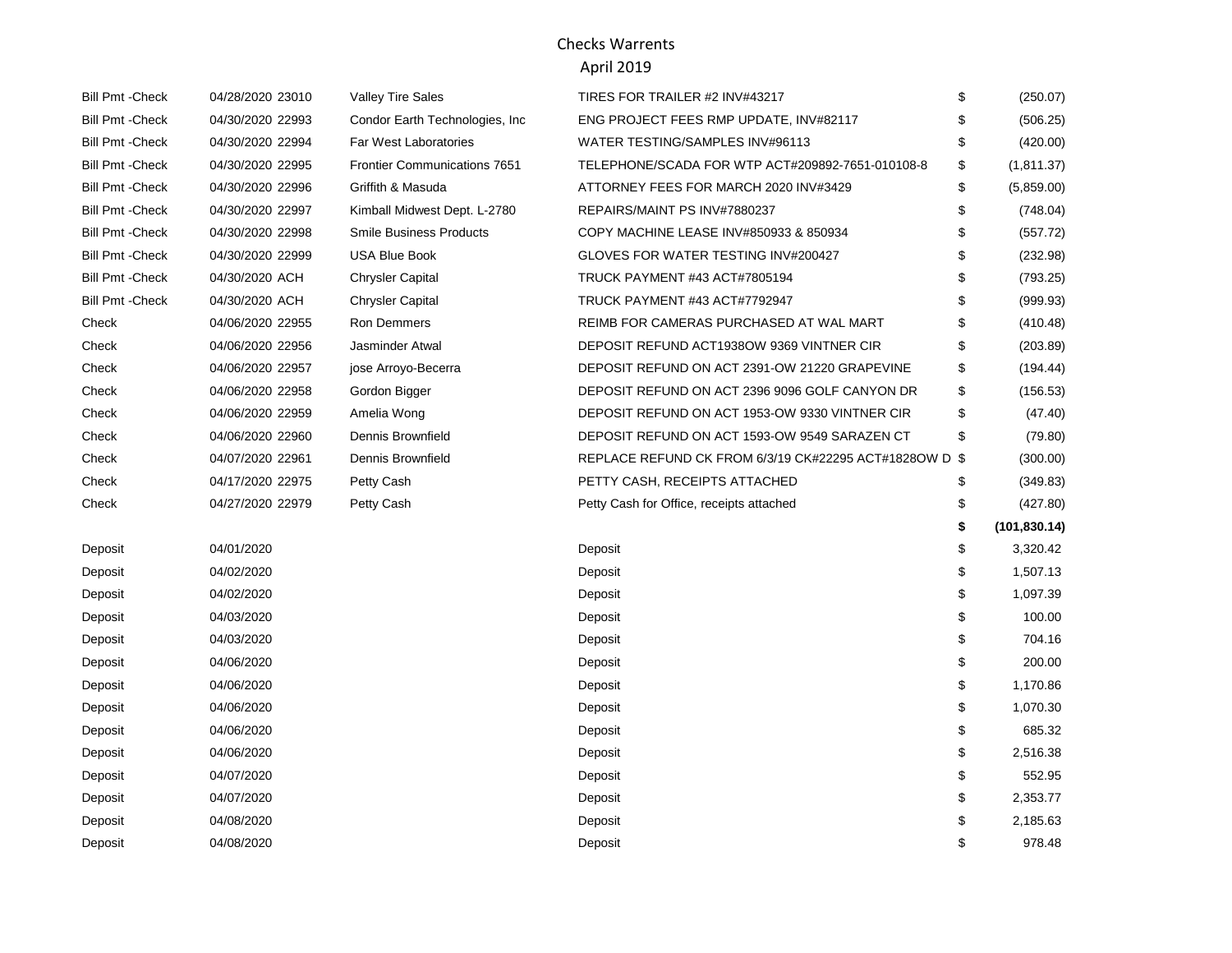| Deposit | 04/08/2020 |                           | Deposit                                     | \$<br>350.14   |
|---------|------------|---------------------------|---------------------------------------------|----------------|
| Deposit | 04/10/2020 |                           | Deposit                                     | \$<br>4,181.86 |
| Deposit | 04/10/2020 |                           | Deposit                                     | \$<br>1,028.57 |
| Deposit | 04/13/2020 | <b>State Compensation</b> | Premium refund \$12.56 2017 & \$381.32 2018 | \$<br>393.88   |
| Deposit | 04/13/2020 |                           | Deposit                                     | \$<br>305.00   |
| Deposit | 04/13/2020 |                           | Deposit                                     | \$<br>4,015.13 |
| Deposit | 04/13/2020 |                           | Deposit                                     | \$<br>3,983.87 |
| Deposit | 04/13/2020 |                           | Deposit                                     | \$<br>544.70   |
| Deposit | 04/13/2020 |                           | Deposit                                     | \$<br>860.76   |
| Deposit | 04/14/2020 |                           | Deposit                                     | \$<br>2,469.10 |
| Deposit | 04/14/2020 |                           | Deposit                                     | \$<br>2,108.49 |
| Deposit | 04/16/2020 |                           | Deposit                                     | \$<br>2,006.10 |
| Deposit | 04/16/2020 |                           | Deposit                                     | \$<br>1,426.83 |
| Deposit | 04/16/2020 |                           | Deposit                                     | \$<br>3,445.74 |
| Deposit | 04/17/2020 |                           | Deposit                                     | \$<br>280.00   |
| Deposit | 04/17/2020 |                           | Deposit                                     | \$<br>1,215.87 |
| Deposit | 04/17/2020 |                           | Deposit                                     | \$<br>2,289.37 |
| Deposit | 04/20/2020 |                           | Deposit                                     | \$<br>166.00   |
| Deposit | 04/20/2020 |                           | Deposit                                     | \$<br>1,413.48 |
| Deposit | 04/20/2020 |                           | Deposit                                     | \$<br>2,936.89 |
| Deposit | 04/20/2020 |                           | Deposit                                     | \$<br>1,317.61 |
| Deposit | 04/20/2020 |                           | Deposit                                     | \$<br>889.65   |
| Deposit | 04/21/2020 |                           | Deposit                                     | \$<br>2,293.60 |
| Deposit | 04/21/2020 |                           | Deposit                                     | \$<br>7,541.05 |
| Deposit | 04/22/2020 |                           | Deposit                                     | \$<br>2,817.17 |
| Deposit | 04/22/2020 |                           | Deposit                                     | \$<br>1,178.23 |
| Deposit | 04/23/2020 |                           | Deposit                                     | \$<br>2,808.85 |
| Deposit | 04/23/2020 |                           | Deposit                                     | \$<br>915.51   |
| Deposit | 04/24/2020 |                           | Deposit                                     | \$<br>5,495.43 |
| Deposit | 04/24/2020 |                           | Deposit                                     | \$<br>1,585.61 |
| Deposit | 04/27/2020 |                           | Deposit                                     | \$<br>4,067.72 |
| Deposit | 04/27/2020 |                           | Deposit                                     | \$<br>6,740.22 |
| Deposit | 04/27/2020 |                           | Deposit                                     | \$<br>8,646.76 |
| Deposit | 04/27/2020 |                           | Deposit                                     | \$<br>711.64   |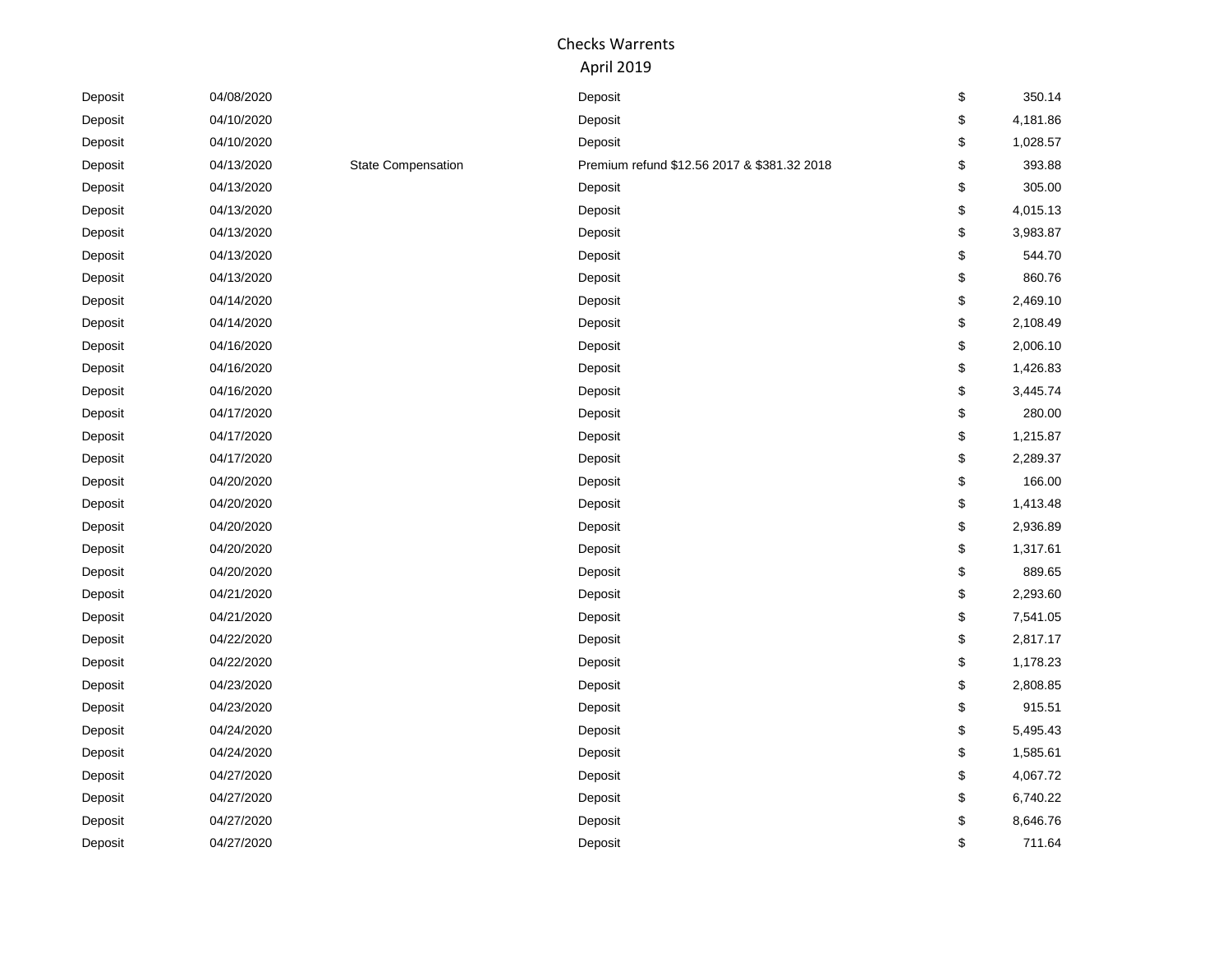| Deposit                | 04/28/2020       |                               | Deposit                                  | \$<br>1,156.43     |
|------------------------|------------------|-------------------------------|------------------------------------------|--------------------|
| Deposit                | 04/28/2020       |                               | Deposit                                  | \$<br>3,141.63     |
| Deposit                | 04/29/2020       |                               | Deposit                                  | \$<br>211.79       |
| Deposit                | 04/29/2020       |                               | Deposit                                  | \$<br>1,069.52     |
| Deposit                | 04/30/2020       |                               | Deposit                                  | \$<br>180.00       |
| Deposit                | 04/30/2020       |                               | Deposit                                  | \$<br>2,502.84     |
|                        |                  |                               |                                          | \$<br>109,135.83   |
| <b>Liability Check</b> | 04/02/2020       | QuickBooks Payroll Service    | Created by Payroll Service on 03/30/2020 | \$<br>(17, 805.57) |
| <b>Liability Check</b> | 04/13/2020 22963 | California State Disbursement | 0999006154-01                            | \$<br>(143.07)     |
| <b>Liability Check</b> | 04/13/2020 22964 | California State Disbursement | 0600099                                  | \$<br>(181.84)     |
| <b>Liability Check</b> | 04/13/2020 ACH   | Aflac                         | AFLAC INS FOR EMP APRIL 2020             | \$<br>(690.36)     |
| <b>Liability Check</b> | 04/16/2020       | QuickBooks Payroll Service    | Created by Payroll Service on 04/13/2020 | \$<br>(17, 238.76) |
| <b>Liability Check</b> | 04/27/2020 22977 | California State Disbursement | 0999006154-01                            | \$<br>(143.07)     |
| <b>Liability Check</b> | 04/27/2020 22978 | California State Disbursement | 0600099                                  | \$<br>(181.84)     |
| <b>Liability Check</b> | 04/30/2020       | QuickBooks Payroll Service    | Created by Payroll Service on 04/27/2020 | \$<br>(18,052.03)  |
| Paycheck               | 04/03/2020 DD    | Payroll                       | <b>Direct Deposit</b>                    | \$                 |
| Paycheck               | 04/03/2020 DD    | Payroll                       | <b>Direct Deposit</b>                    | \$                 |
| Paycheck               | 04/03/2020 DD    | Payroll                       | <b>Direct Deposit</b>                    | \$                 |
| Paycheck               | 04/03/2020 DD    | Payroll                       | <b>Direct Deposit</b>                    | \$                 |
| Paycheck               | 04/03/2020 DD    | Payroll                       | <b>Direct Deposit</b>                    | \$                 |
| Paycheck               | 04/03/2020 DD    | Payroll                       | <b>Direct Deposit</b>                    | \$                 |
| Paycheck               | 04/03/2020 DD    | Payroll                       | <b>Direct Deposit</b>                    | \$                 |
| Paycheck               | 04/03/2020 22926 | Payroll                       | Paycheck                                 | \$<br>(874.23)     |
| Paycheck               | 04/03/2020 DD    | Payroll                       | <b>Direct Deposit</b>                    | \$                 |
| Paycheck               | 04/03/2020 DD    | Payroll                       | <b>Direct Deposit</b>                    | \$                 |
| Paycheck               | 04/03/2020 DD    | Payroll                       | <b>Direct Deposit</b>                    | \$                 |
| Paycheck               | 04/17/2020 DD    | Payroll                       | <b>Direct Deposit</b>                    | \$                 |
| Paycheck               | 04/17/2020 DD    | Payroll                       | <b>Direct Deposit</b>                    | \$                 |
| Paycheck               | 04/17/2020 DD    | Payroll                       | <b>Direct Deposit</b>                    | \$                 |
| Paycheck               | 04/17/2020 DD    | Payroll                       | <b>Direct Deposit</b>                    | \$                 |
| Paycheck               | 04/17/2020 DD    | Payroll                       | <b>Direct Deposit</b>                    | \$                 |
| Paycheck               | 04/17/2020 DD    | Payroll                       | <b>Direct Deposit</b>                    | \$                 |
| Paycheck               | 04/17/2020 DD    | Payroll                       | <b>Direct Deposit</b>                    |                    |
| Paycheck               | 04/17/2020 22962 | Payroll                       | Paycheck                                 | \$<br>(772.79)     |